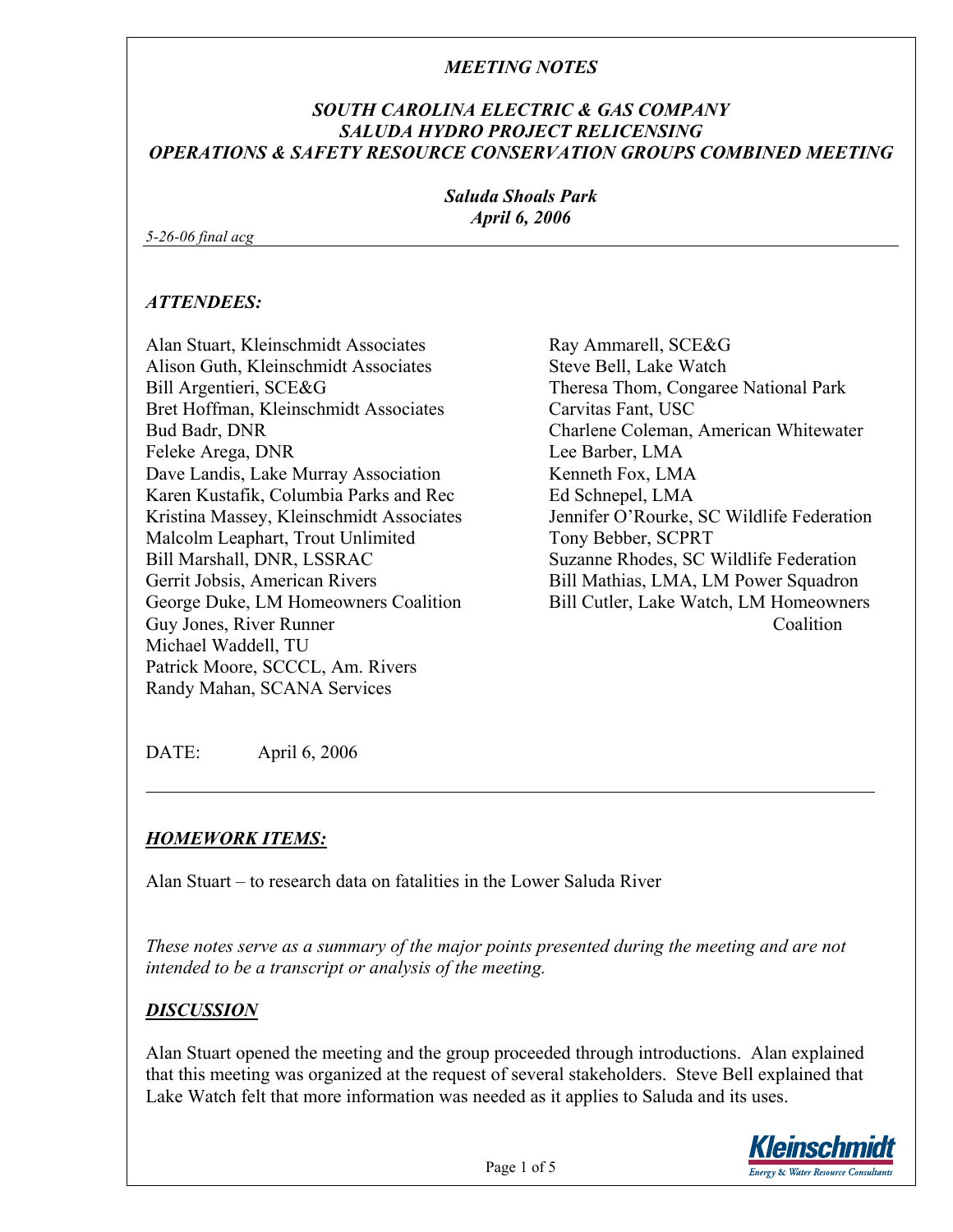# *SOUTH CAROLINA ELECTRIC & GAS COMPANY SALUDA HYDRO PROJECT RELICENSING OPERATIONS & SAFETY RESOURCE CONSERVATION GROUPS COMBINED MEETING*

*Saluda Shoals Park April 6, 2006* 

*5-26-06 final acg* 

Alan explained that SCE&G was in the process of developing a presentation on alternative energy sources. Bill Argentieri further explained that they hope to have a presentation ready in June or July that addresses the issues associated with alternative energy sources, energy sources that could replace Saluda, the permitting issues related to replacement energy sources, as well as their environmental impacts. Bill continued to explain that there would also be a dollar analysis that would address capital costs, fuel costs and O&M costs.

Gerrit Jobsis explained that he believed that although it was important to look at reserve, he was concerned with how the Saluda Project operates as it relates to compliance with water quality standards, minimum flow requirements, ESA standards, and recreation and safety needs. He noted that he believed that overall project operations need to be evaluated. Bill Argentieri replied that those issues would be addressed in an upgrade study. He noted that they were looking at runner improvements that would improve the water quality.

Bill Argentieri began to explain how Saluda was used for reserve. He noted that SCE&G started using Saluda to meet reserve requirements in the late 1990's. He noted that this was mainly due to requirement changes of VACAR. Bill informed the group that according to SCE&G's records, SCE&G was called on for reserve capacity by neighboring utilities 22 times since 1998. Bill further clarified that the records did not specify whether it was Saluda that was used to meet the reserve or if another plant was used. It also did not specify how many times Saluda was used for internal reserve needs. It was noted that in the past year SCE&G has been putting out a weekly report that specifies more information on how Saluda is used due in part to a settlement agreement with American Rivers and the South Carolina Coastal Conservation League (SCCCL). Bill explained that it was SCE&G's goal in relicensing to maintain the flexibility to use Saluda for reserve.

Steve Bell and Patrick Moore requested to form a technical committee (TWC) to explore the uses of Saluda. Patrick suggested acquiring USGS data in order to link it to Saluda operations. Charlene Coleman noted that weather patterns may also be needed when evaluating the use of Saluda Theresa Thom pointed out that it would be difficult to link flow data to operations at Saluda until recently as the reports have been put out in the past year.

Bill Cutler recommended the development of a statistical model that would predict the future use of Saluda by looking at past uses at Saluda as well as other facilities. Randy noted that the group could look at the historical data but it would be difficult to predict the unpredictable need for reserve. Gerrit Jobsis added that he did not believe the information was available at this point to develop a model.

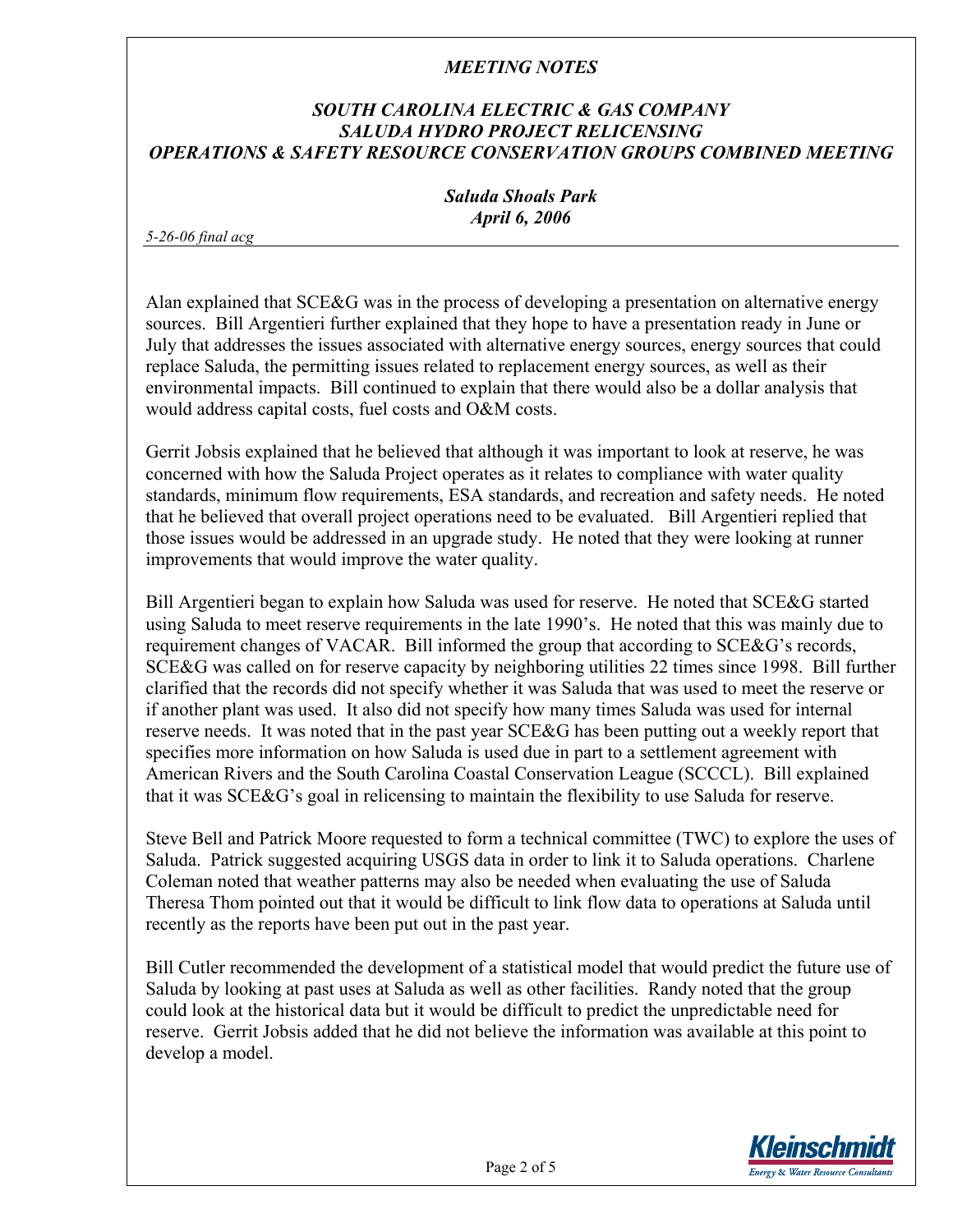# *SOUTH CAROLINA ELECTRIC & GAS COMPANY SALUDA HYDRO PROJECT RELICENSING OPERATIONS & SAFETY RESOURCE CONSERVATION GROUPS COMBINED MEETING*

#### *Saluda Shoals Park April 6, 2006*

*5-26-06 final acg* 

Ray Ammarell explained to the group what information was issued in the weekly generation reports. He noted that dispatch provides any explanations for why Saluda is used and distinguishes if it is used for reserve.

The group briefly reviewed the goal of the proposed TWC. Gerrit noted that he believed the goal of the TWC would be to evaluate operational flexibility at Saluda and understand how it affects other interests. Gerrit further noted that once information is collected on the operations, the group could work towards an agreement on how they would move forward with operations. Steve Bell also added that it was Lake Watch's goal to obtain the operational flexibility information in a physical report form. The group concluded that the new TWC would serve to accomplish the following two goals:

- To better understand Saluda operations
- To review existing operations data
- To develop a process for using input from other RCG's to develop alternatives for operation.

Charlene Colman suggested that the committee start by obtaining the operations information from the past year. She explained that all the weather events and circumstances were still fresh in everyone's memories, and the occurrence of Katrina would show what would happen under an extreme event. Randy noted that that was agreeable to SCE&G as well.

Alan then asked the group who was interested in being a member of the TWC. The following people volunteered:

Mike Waddell Steve Bell Bill Cutler Jennifer O'Rourke Theresa Thom Karen Kustafik Patrick Moore Bill Marshall Bill Argentieri

The group then began to discuss safety on the river and the group collectively brainstormed ideas for the collection of information on this topic. Alan suggested developing a questionnaire that Trout Unlimited could distribute among its members. Tony Bebber pointed out that the recreation committee would be performing onsite studies, he noted that a few safety questions could be

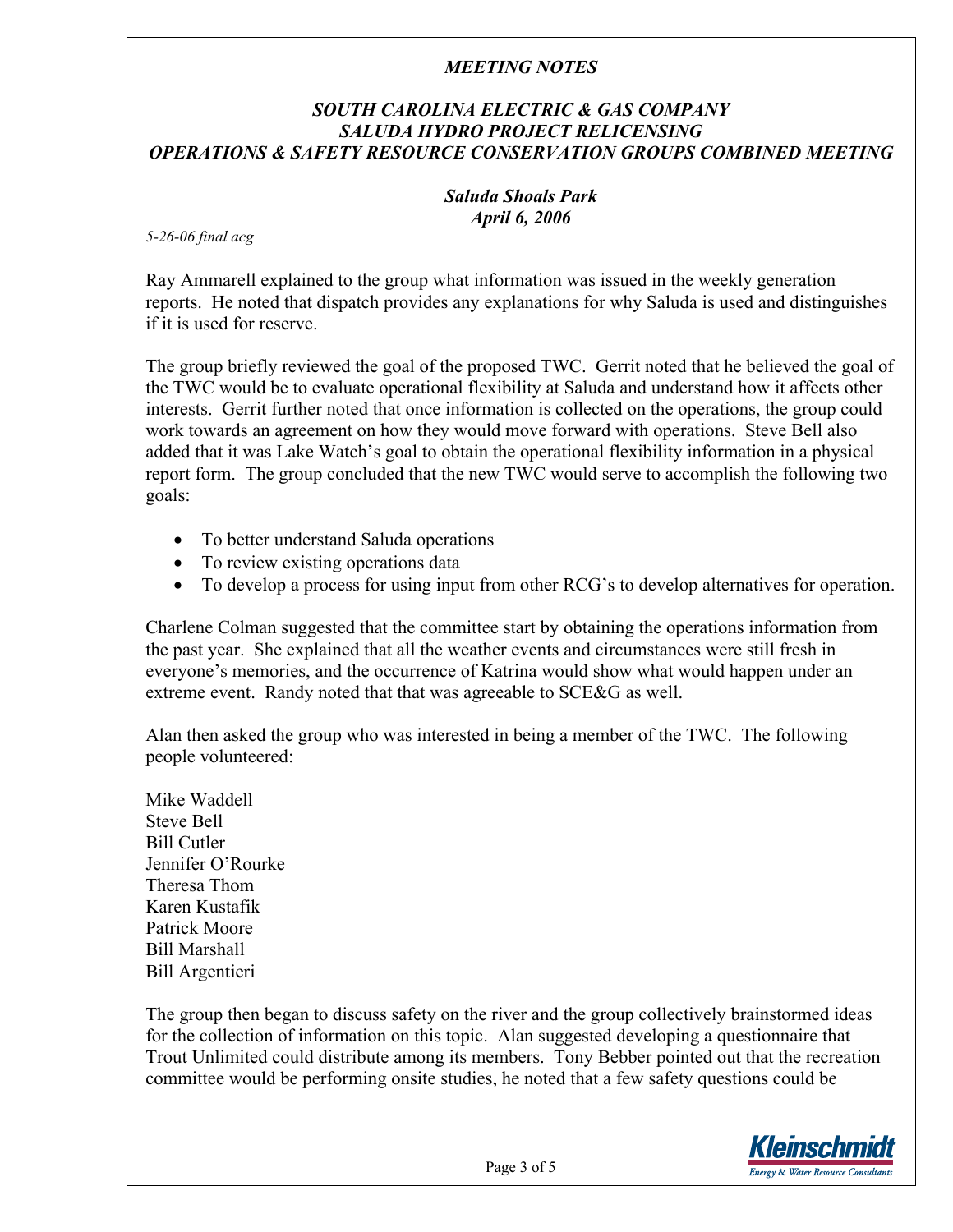### *SOUTH CAROLINA ELECTRIC & GAS COMPANY SALUDA HYDRO PROJECT RELICENSING OPERATIONS & SAFETY RESOURCE CONSERVATION GROUPS COMBINED MEETING*

#### *Saluda Shoals Park April 6, 2006*

*5-26-06 final acg* 

incorporated as a component of the questionnaire such as "how the individual perceived the water level that day in terms of safe recreation".

Charlene Colman addressed the issue of safety on the lower Saluda River and noted that even if flow changes are implemented, the limiting factor will still be the responsibility of the public. She explained that people using the river, in majority, do not heed any warning, even personal. Randy Mahan mentioned that he would be in support of legislation that requires individuals who recreate below the hydro to wear a personal floatation device. The group agreed. Gerrit Jobsis added that warnings and operations can be improved and modified to limit unsafe conditions on the river.

Charlene then distributed information to the group addressing flows and recreation (attached below). She explained that the information was approximations made from 14 years of research. She noted that she worked with Bill Marshall and the SCE&G dispatchers to develop the information. Charlene agreed that the most helpful thing in regards to safety is to implement legislation that requires safety vests. She also noted that on May  $13<sup>th</sup>$  there would be a 10,000 cfs recreation release if an individual wanted to see the effects of this.

Patrick Moore noted that he would be interested in obtaining information on fatalities on the lower Saluda River, he noted that he would be interested to find out if operations was effecting that. Alan Stuart noted that they would look into obtaining that information and that Alan Axson with the Columbia Fire and Rescue may have that information.

In closing Alan noted that the Technical Working Committee would meet directly after in order to quantify what information was needed and proceed with the next steps in data acquisition.

On a different note, Alan noted that Jim Landreth had asked him to note that if any members felt that their questions were not being answered in the group setting that Jim would be happy to talk with them personally.

The group adjourned.